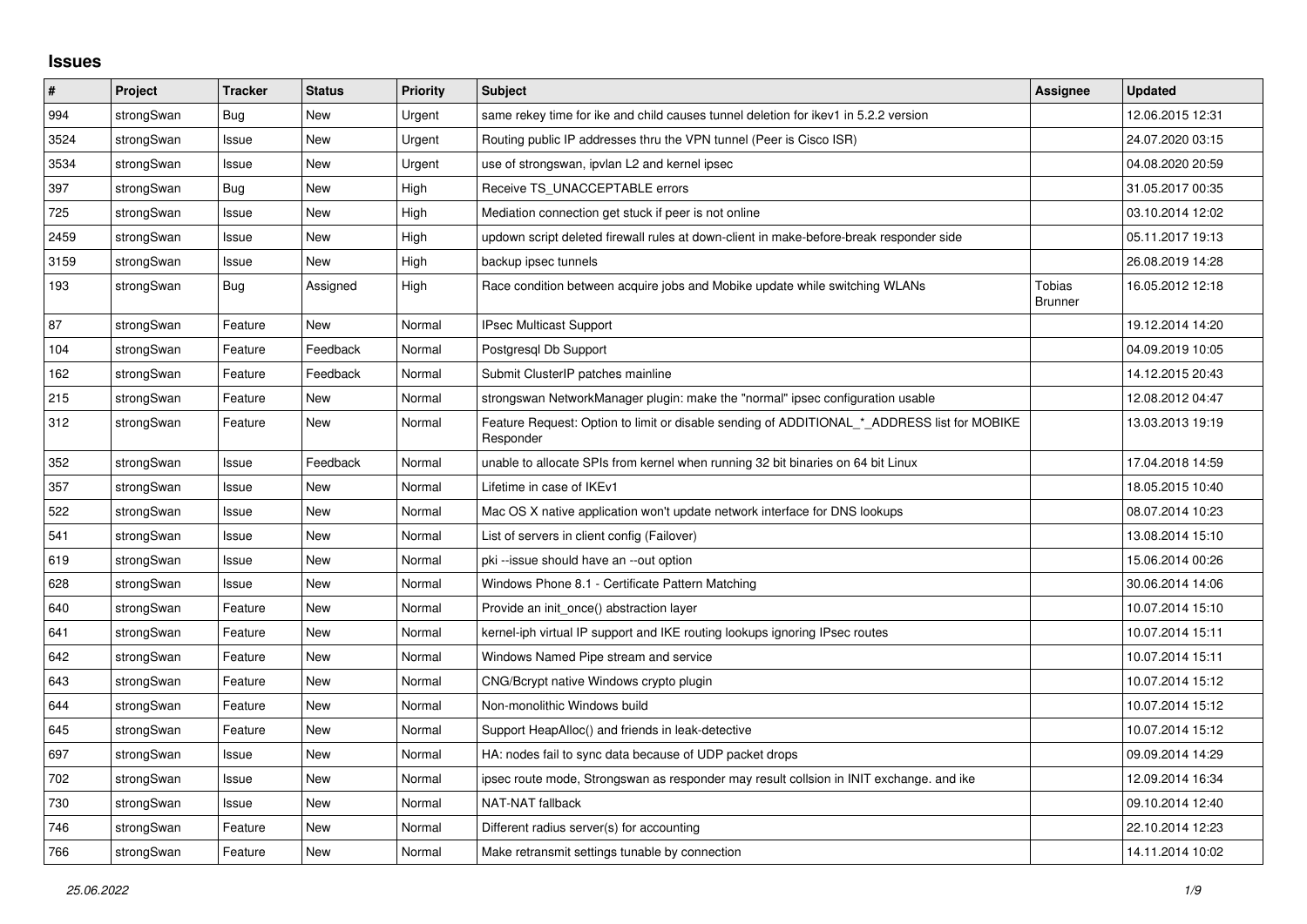| $\vert$ # | Project    | <b>Tracker</b> | <b>Status</b> | Priority | <b>Subject</b>                                                                                          | <b>Assignee</b> | <b>Updated</b>   |
|-----------|------------|----------------|---------------|----------|---------------------------------------------------------------------------------------------------------|-----------------|------------------|
| 777       | strongSwan | Issue          | New           | Normal   | column length in attributes table of strongswan database is too short                                   |                 | 25.11.2014 20:46 |
| 817       | strongSwan | Issue          | Feedback      | Normal   | <b>IKEv2 IPv6 Router Advertisement</b>                                                                  |                 | 27.03.2020 17:14 |
| 923       | strongSwan | Issue          | New           | Normal   | MOBIKE not working on HA cluster                                                                        |                 | 09.04.2015 09:46 |
| 926       | strongSwan | Issue          | New           | Normal   | HA: resync errors when a node is joining a cluster                                                      |                 | 10.04.2015 15:05 |
| 927       | strongSwan | Feature        | New           | Normal   | Charon: Implement route events and add an consumer in updown plugin                                     |                 | 11.04.2015 12:02 |
| 930       | strongSwan | Feature        | New           | Normal   | Option to have non-sequential v6 roadwarrior addresses                                                  |                 | 12.01.2016 16:36 |
| 973       | strongSwan | Issue          | New           | Normal   | IKEv2 dpd + auto=route + tunnel downtime cause additional CHILD_SAs                                     |                 | 29.05.2015 17:40 |
| 974       | strongSwan | Issue          | <b>New</b>    | Normal   | Charon crash on Mac OS with IPv6 Virtual IP                                                             |                 | 26.08.2021 21:07 |
| 1000      | strongSwan | Feature        | Feedback      | Normal   | Raise ALERT_TS_MISMATCH in IKE V1                                                                       |                 | 09.09.2015 12:47 |
| 1008      | strongSwan | Feature        | Feedback      | Normal   | FARP for IPv6                                                                                           |                 | 14.12.2015 20:59 |
| 1057      | strongSwan | Feature        | New           | Normal   | conn switching based on eap identity                                                                    |                 | 24.03.2020 10:14 |
| 1068      | strongSwan | <b>Bug</b>     | Feedback      | Normal   | strongswan 5.3.2 and IKEv1 in transport mode causes NO_PROPOSAL_CHOSEN error                            |                 | 26.01.2018 13:30 |
| 1079      | strongSwan | Feature        | Feedback      | Normal   | Future Plans for firwall configuration equivalent under FreeBSD                                         |                 | 21.08.2015 15:58 |
| 1081      | strongSwan | Feature        | New           | Normal   | Active/standby VPN Gateway Failover                                                                     |                 | 21.08.2015 22:01 |
| 1082      | strongSwan | Feature        | Feedback      | Normal   | Framed-Route to set leftsubnet                                                                          |                 | 07.10.2016 10:02 |
| 1157      | strongSwan | Issue          | Feedback      | Normal   | Message ID overflow RFC 5996 2.2                                                                        |                 | 12.10.2015 13:52 |
| 1207      | strongSwan | Feature        | New           | Normal   | Add more than 2 hosts support to HA plugin and make it configurable                                     |                 | 08.12.2015 05:05 |
| 1251      | strongSwan | Feature        | New           | Normal   | FreeBSD HA                                                                                              |                 | 11.01.2016 22:01 |
| 1253      | strongSwan | Feature        | Feedback      | Normal   | Strongswan doesn't support CA bundles                                                                   |                 | 19.01.2016 11:23 |
| 1265      | strongSwan | Feature        | New           | Normal   | An option to disable NAT-T                                                                              |                 | 23.06.2021 19:41 |
| 1271      | strongSwan | Issue          | New           | Normal   | X.509 UTF-8 support                                                                                     |                 | 17.01.2016 14:39 |
| 1276      | strongSwan | Issue          | Feedback      | Normal   | Threading: ext-auth hook blocks any other connection attempt                                            |                 | 27.01.2016 12:28 |
| 1289      | strongSwan | Issue          | New           | Normal   | HA plugin should sync last sent packet                                                                  |                 | 01.02.2016 13:59 |
| 1334      | strongSwan | Issue          | Feedback      | Normal   | Version 5.3.5, duplicated tunnel aftr IKE_SA rekeyed                                                    |                 | 10.03.2016 11:06 |
| 1338      | strongSwan | Issue          | Feedback      | Normal   | problem with changing esp algorithm in strongswan                                                       |                 | 10.03.2016 18:23 |
| 1383      | strongSwan | Issue          | Feedback      | Normal   | How to limit the amount of the installed Child_SAs                                                      |                 | 08.04.2016 11:20 |
| 1422      | strongSwan | Issue          | Feedback      | Normal   | IKEv1: IKE_SA reauth vs. CHILD_SA rekey race prevents IKE_SA reauthentication in time                   |                 | 20.04.2016 15:06 |
| 1456      | strongSwan | Issue          | Feedback      | Normal   | Missing Tunnel-Client-Endpoint & Tunnel-Server-Endpoint AVP in RADIUS Accounting Start/Stop<br>messages |                 | 11.05.2016 11:54 |
| 1482      | strongSwan | Feature        | Feedback      | Normal   | Allow changing init_limit_half_open etc. at runtime by reloading strongswan.conf                        |                 | 26.05.2016 14:49 |
| 1506      | strongSwan | Feature        | Feedback      | Normal   | Enhance DoS protection to deny users that failed Authentication                                         |                 | 17.06.2016 14:31 |
| 1559      | strongSwan | Feature        | Feedback      | Normal   | Expose received XAUTH/EAP username/password prompts via VICI, send secrets via VICI on<br>prompt        |                 | 09.05.2017 16:28 |
| 2077      | strongSwan | Issue          | Feedback      | Normal   | Grace period before reassigning offline IP lease                                                        |                 | 06.10.2017 10:44 |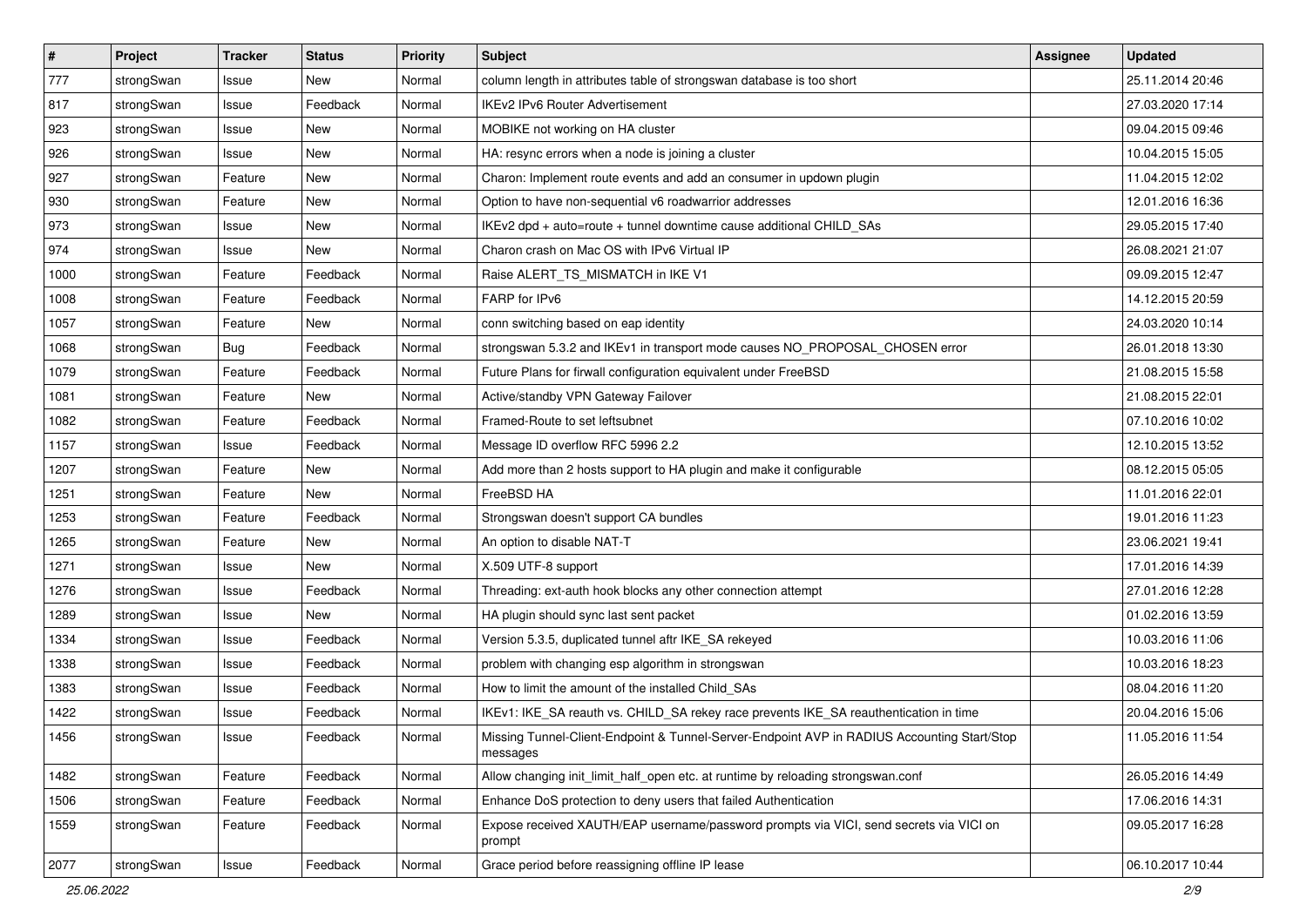| $\pmb{\#}$ | Project    | <b>Tracker</b> | <b>Status</b> | <b>Priority</b> | <b>Subject</b>                                                                                                                                          | <b>Assignee</b> | <b>Updated</b>   |
|------------|------------|----------------|---------------|-----------------|---------------------------------------------------------------------------------------------------------------------------------------------------------|-----------------|------------------|
| 2095       | strongSwan | Feature        | Feedback      | Normal          | Support liveness check in Strongswan                                                                                                                    |                 | 31.05.2017 00:56 |
| 2110       | strongSwan | Issue          | Feedback      | Normal          | Remote Identity (IDr) in IKE AUTH Response is sent as hex-encoded binary value instead of text<br>when setting leftid to type KEY_ID (leftid=@#xxxxxxx) |                 | 13.09.2016 21:42 |
| 2112       | strongSwan | Issue          | New           | Normal          | Broadcast packets are not relayed from Lan to Vpn clilent                                                                                               |                 | 14.09.2016 14:18 |
| 2160       | strongSwan | Issue          | Feedback      | Normal          | support for opportunistic encryption                                                                                                                    |                 | 06.05.2020 10:32 |
| 2165       | strongSwan | Feature        | Feedback      | Normal          | missing LIBRESSL_VERSION_NUMBER support                                                                                                                 |                 | 03.11.2016 09:23 |
| 2178       | strongSwan | Issue          | New           | Normal          | ha and updown                                                                                                                                           |                 | 01.12.2016 13:53 |
| 2184       | strongSwan | Issue          | Feedback      | Normal          | configuration with multiple RSA keys                                                                                                                    |                 | 14.12.2016 13:09 |
| 2185       | strongSwan | Feature        | Feedback      | Normal          | INTERNAL_IP4_SUBNET Attribute Support in Android Client                                                                                                 |                 | 10.12.2016 01:14 |
| 2202       | strongSwan | Feature        | Feedback      | Normal          | Radius NAS IP to be specified                                                                                                                           |                 | 18.01.2017 17:58 |
| 2203       | strongSwan | Issue          | Feedback      | Normal          | Protecting symetric traffic using high availability in gateway to gateway setup (both active)                                                           |                 | 15.02.2017 14:20 |
| 2260       | strongSwan | Issue          | New           | Normal          | Number of CHILD_SA for a single connection grows over time                                                                                              |                 | 28.02.2017 13:46 |
| 2273       | strongSwan | Bug            | Feedback      | Normal          | Unable to install strongswan client helper on OSX El Capitan                                                                                            |                 | 10.03.2017 15:34 |
| 2307       | strongSwan | Feature        | Feedback      | Normal          | Permit installation of trap policy for CHILD_SA configurations with unset local_addrs                                                                   |                 | 26.04.2017 15:04 |
| 2319       | strongSwan | Issue          | Feedback      | Normal          | gives up trying to bring up connection after DNS SERVFAIL                                                                                               |                 | 08.05.2017 15:41 |
| 2357       | strongSwan | Issue          | Feedback      | Normal          | How to initiate IPsec SA Transport Mode without IKE?                                                                                                    |                 | 18.01.2021 18:36 |
| 2361       | strongSwan | Feature        | New           | Normal          | Import .sswan files from NetworkManager                                                                                                                 |                 | 12.06.2017 15:25 |
| 2394       | strongSwan | Issue          | Feedback      | Normal          | IP is not assigned after re-authentication                                                                                                              |                 | 04.08.2017 19:03 |
| 2400       | strongSwan | Issue          | Feedback      | Normal          | Is DPD supposed to detect dead tunnel, or dead IKE instance                                                                                             |                 | 11.01.2019 22:53 |
| 2411       | strongSwan | Issue          | Feedback      | Normal          | VPN server name resolution is done via overlay DNS server upon IKE disconnect                                                                           |                 | 22.08.2017 10:42 |
| 2432       | strongSwan | Issue          | New           | Normal          | PLUTO_ME can be different for up-client and down-client                                                                                                 |                 | 21.09.2017 11:57 |
| 2446       | strongSwan | Issue          | Feedback      | Normal          | Traffic loss during IKE reauth despite make-before-break enabled                                                                                        |                 | 27.11.2017 17:12 |
| 2464       | strongSwan | Issue          | <b>New</b>    | Normal          | How to Loadbalance strongswan IPsec via NGINX?                                                                                                          |                 | 12.11.2017 19:16 |
| 2495       | strongSwan | Feature        | Feedback      | Normal          | LibreSSL Plugin                                                                                                                                         |                 | 13.12.2017 09:29 |
| 2560       | strongSwan | Issue          | Feedback      | Normal          | Duplicate CA cert requests sent                                                                                                                         |                 | 28.02.2018 10:54 |
| 2580       | strongSwan | Issue          | Feedback      | Normal          | [CFG] handling xx attribute failed in Android or Ubuntu, but works in macOS                                                                             |                 | 09.03.2018 17:49 |
| 2618       | strongSwan | Issue          | Feedback      | Normal          | Query regarding assignment of Tunnel IP                                                                                                                 |                 | 09.04.2018 10:57 |
| 2621       | strongSwan | Issue          | Feedback      | Normal          | Android: VPN connection stops working, strongSwan shows Connected                                                                                       |                 | 06.07.2018 13:06 |
| 2668       | strongSwan | Feature        | Feedback      | Normal          | UE shall include the DEVICE_IDENTITY Notify payload                                                                                                     |                 | 22.05.2018 13:48 |
| 2671       | strongSwan | Issue          | New           | Normal          | Passing user-supplied cerificate file names to charon-nm is problematic                                                                                 |                 | 23.05.2018 21:27 |
| 2678       | strongSwan | Issue          | Feedback      | Normal          | Phase 1 issue                                                                                                                                           |                 | 07.06.2018 20:06 |
| 2682       | strongSwan | Issue          | New           | Normal          | IMV/IMC (re)Attestation                                                                                                                                 |                 | 07.06.2018 21:25 |
| 2691       | strongSwan | Issue          | New           | Normal          | Strongswan and KSOFTIRQ cpu utilization                                                                                                                 |                 | 26.06.2018 14:34 |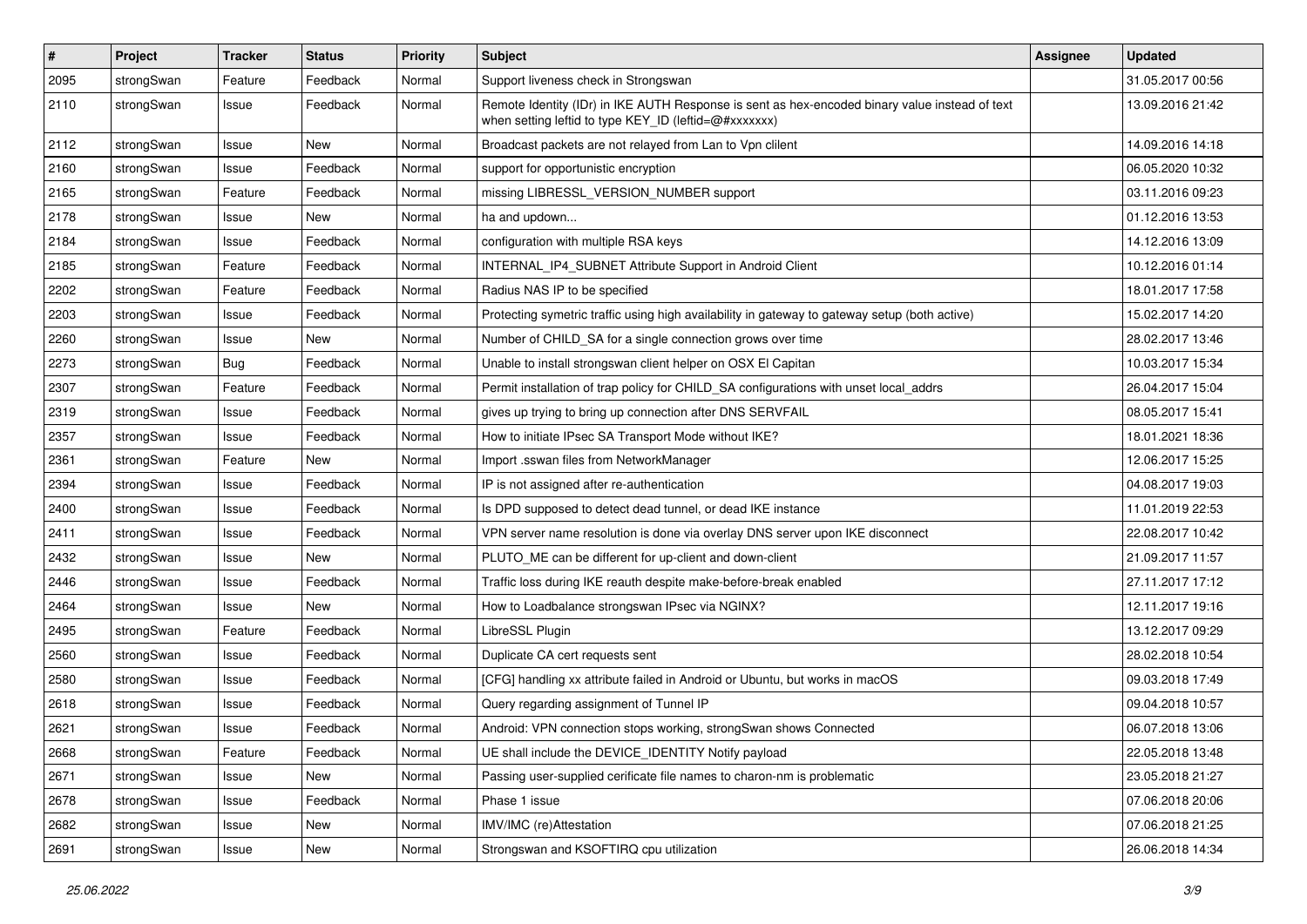| $\vert$ # | Project    | <b>Tracker</b> | <b>Status</b> | <b>Priority</b> | <b>Subject</b>                                                                                              | <b>Assignee</b> | <b>Updated</b>   |
|-----------|------------|----------------|---------------|-----------------|-------------------------------------------------------------------------------------------------------------|-----------------|------------------|
| 2701      | strongSwan | Issue          | New           | Normal          | Low bandwidth when Iperfing data thorugh IPSEC tunnel                                                       |                 | 07.07.2020 13:38 |
| 2707      | strongSwan | Feature        | New           | Normal          | More attributes taken/translated from radius attributes                                                     |                 | 14.07.2018 15:21 |
| 2726      | strongSwan | Issue          | Feedback      | Normal          | Strongswan selects wrong source IP                                                                          |                 | 23.08.2018 13:38 |
| 2729      | strongSwan | Feature        | Feedback      | Normal          | Does Swanctl provide the same option as Ipsec with the rightID using a %?                                   |                 | 20.09.2018 17:37 |
| 2750      | strongSwan | Issue          | Feedback      | Normal          | setting WFP SA SPI failed: 0x80320035                                                                       |                 | 27.05.2019 11:59 |
| 2793      | strongSwan | Feature        | Feedback      | Normal          | Remote identity with certificate                                                                            |                 | 15.10.2018 10:20 |
| 2814      | strongSwan | Feature        | Feedback      | Normal          | Force Keepalive Packets if There is no NAT                                                                  |                 | 29.10.2018 15:47 |
| 2816      | strongSwan | Issue          | Feedback      | Normal          | order of DNS entries is reversed in /etc/resolv.conf                                                        |                 | 06.11.2018 10:41 |
| 2835      | strongSwan | Issue          | Feedback      | Normal          | Rekeyed SA can't be deleted in standby node                                                                 |                 | 19.12.2018 02:52 |
| 2870      | strongSwan | Issue          | Feedback      | Normal          | DNS resolution outside of tunnel if DNS server is in remote TS                                              |                 | 22.01.2019 11:06 |
| 2958      | strongSwan | Issue          | Feedback      | Normal          | Trap policies with unspecified remote IP covering multiple specific ports constantly produce new<br>IKE_SAs |                 | 11.03.2019 15:03 |
| 2964      | strongSwan | Issue          | Feedback      | Normal          | Route to IKE Gateway Fails to Update Under Particular Configuration                                         |                 | 13.03.2019 10:38 |
| 2966      | strongSwan | Issue          | Feedback      | Normal          | Problems with large amount of subnets in leftsubnet configuration                                           |                 | 02.04.2019 10:35 |
| 2972      | strongSwan | Feature        | Feedback      | Normal          | how to add X509v3 Key Usage: Key Encipherment                                                               |                 | 13.03.2019 13:59 |
| 3072      | strongSwan | Issue          | Feedback      | Normal          | Windows 10: setting WFP SA SPI fails with error 0x80320014                                                  |                 | 29.05.2019 14:34 |
| 3075      | strongSwan | Feature        | New           | Normal          | <b>IPsec Labelling</b>                                                                                      |                 | 29.05.2019 17:09 |
| 3097      | strongSwan | Issue          | Feedback      | Normal          | charon restart behaviour                                                                                    |                 | 24.06.2019 16:09 |
| 3104      | strongSwan | Feature        | Feedback      | Normal          | EAP-RADIUS: binding address feature for routers with multiple interfaces connected to LAN.                  |                 | 17.06.2021 02:26 |
| 3122      | strongSwan | Issue          | Feedback      | Normal          | Strongswan software iterupts                                                                                |                 | 18.07.2019 02:27 |
| 3135      | strongSwan | Feature        | Feedback      | Normal          | Android client - settings for connection re-try                                                             |                 | 12.08.2019 16:32 |
| 3151      | strongSwan | Issue          | Feedback      | Normal          | Forecast stops forwarding multicast                                                                         |                 | 26.08.2019 14:06 |
| 3154      | strongSwan | Issue          | Feedback      | Normal          | signature validation failed only with sha2                                                                  |                 | 20.08.2019 11:51 |
| 3162      | strongSwan | Feature        | Feedback      | Normal          | Strongswan Android support for default DNS suffixes (UNITY DEF DOMAIN flag)                                 |                 | 29.08.2019 10:29 |
| 3254      | strongSwan | Issue          | Feedback      | Normal          | Log level in android level                                                                                  |                 | 08.11.2019 08:36 |
| 3268      | strongSwan | Issue          | Feedback      | Normal          | Traffic disruption -- policy-based VPN to AWS VPN service                                                   |                 | 15.11.2019 16:53 |
| 3282      | strongSwan | Issue          | Feedback      | Normal          | Android VPN client keeps retrying in airplane mode                                                          |                 | 29.11.2019 16:06 |
| 3285      | strongSwan | Bug            | Feedback      | Normal          | Virtual IPs on FreeBSD cannot set IPv6 addresses                                                            |                 | 02.11.2021 11:04 |
| 3298      | strongSwan | Issue          | New           | Normal          | strategies to improve strongswan performance per single SA                                                  |                 | 23.12.2019 14:05 |
| 3304      | strongSwan | Issue          | Feedback      | Normal          | Found unsupported critical X.509 extension: X509v3 Name Constraints                                         |                 | 13.01.2020 14:50 |
| 3307      | strongSwan | Issue          | Feedback      | Normal          | Probable non compliance with RFC 7296 wrt traffic selector narrowing?                                       |                 | 14.01.2020 16:19 |
| 3326      | strongSwan | Issue          | New           | Normal          | update custom routing table (table 220 by default) with new routes if new networks and routes<br>appear     |                 | 10.02.2020 12:01 |
| 3342      | strongSwan | Issue          | Feedback      | Normal          | Certain fields in Storngswan on Firestick4K are not editable                                                |                 | 20.02.2020 09:36 |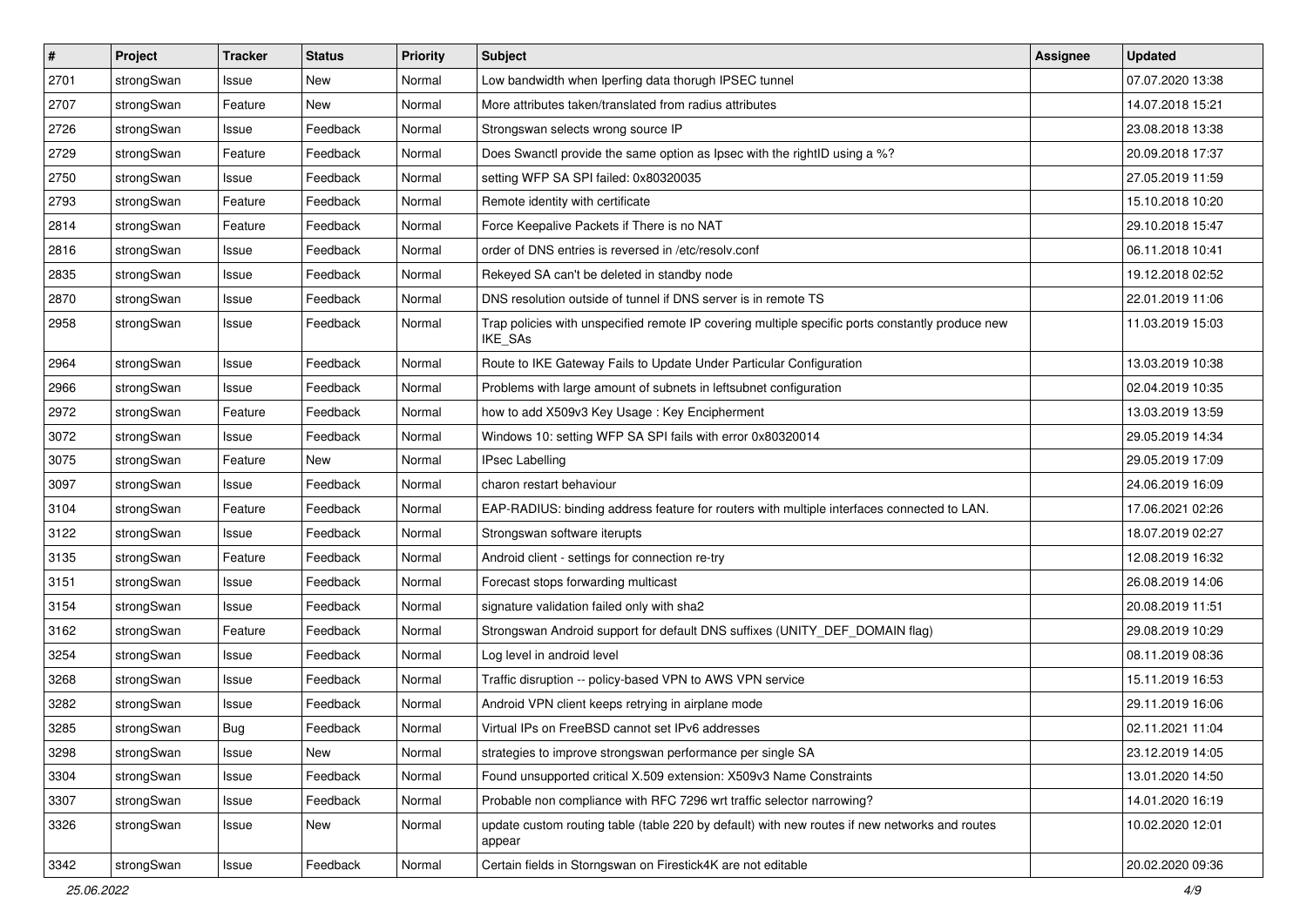| $\sharp$ | Project    | <b>Tracker</b> | <b>Status</b> | <b>Priority</b> | <b>Subject</b>                                                                          | <b>Assignee</b> | <b>Updated</b>   |
|----------|------------|----------------|---------------|-----------------|-----------------------------------------------------------------------------------------|-----------------|------------------|
| 3366     | strongSwan | Issue          | Feedback      | Normal          | Uninstall "any" trap policy if start_action=trap with virtual IPs is used               |                 | 13.03.2020 14:57 |
| 3377     | strongSwan | Issue          | Feedback      | Normal          | Interface ID not configured during HA synchronization                                   |                 | 18.03.2020 10:15 |
| 3389     | strongSwan | Issue          | Feedback      | Normal          | Child SAs not getting created after rekeying                                            |                 | 30.03.2020 15:45 |
| 3392     | strongSwan | Issue          | Feedback      | Normal          | mark=%unique and no Internet-connection with VPN                                        |                 | 31.07.2020 15:26 |
| 3398     | strongSwan | Feature        | New           | Normal          | Android client - allow configuring eap_id with EAP-TLS                                  |                 | 06.04.2020 23:19 |
| 3400     | strongSwan | Issue          | Feedback      | Normal          | Windows 10 IKEv2 rekeying fails                                                         |                 | 16.04.2020 17:08 |
| 3403     | strongSwan | Issue          | Feedback      | Normal          | IKEv2 natd false detection                                                              |                 | 09.04.2020 14:19 |
| 3422     | strongSwan | Feature        | Feedback      | Normal          | Allow multiple local id to be specified in a single connection?                         |                 | 23.04.2020 13:19 |
| 3441     | strongSwan | Feature        | <b>New</b>    | Normal          | [Android] Lock modification of VPN configurations on work devices                       |                 | 11.05.2020 10:00 |
| 3442     | strongSwan | Issue          | Feedback      | Normal          | Apply policy based on network interface in transport mode                               |                 | 13.05.2020 10:53 |
| 3490     | strongSwan | Issue          | Feedback      | Normal          | Selecting incorrect auth mode for IKEv1                                                 |                 | 21.07.2020 21:26 |
| 3496     | strongSwan | Issue          | Feedback      | Normal          | Route-based VPN - transport mode                                                        |                 | 11.02.2021 09:55 |
| 3498     | strongSwan | Issue          | Feedback      | Normal          | FreeBSD + dhcp+farp plugin                                                              |                 | 22.01.2021 10:44 |
| 3499     | strongSwan | Issue          | Feedback      | Normal          | ISAKMP Signature hash algorithm / EAP-TLS Authentification                              |                 | 30.06.2020 10:40 |
| 3500     | strongSwan | Issue          | Feedback      | Normal          | swanctl --list-cert not listing all certs                                               |                 | 29.06.2020 15:25 |
| 3516     | strongSwan | Issue          | Feedback      | Normal          | Close IKE_SA after expiry without rekey/reauth                                          |                 | 20.07.2020 19:32 |
| 3536     | strongSwan | Issue          | Feedback      | Normal          | When Create multiple tunnels restart ipsec service will establish fail.                 |                 | 03.09.2020 13:58 |
| 3537     | strongSwan | Issue          | Feedback      | Normal          | IPv6 Packets are not transferred from server to client through IPSec using RPC protocol |                 | 01.09.2020 12:50 |
| 3545     | strongSwan | Issue          | New           | Normal          | Configuration model for multiple-VRF tunnel endpoints                                   |                 | 18.08.2020 13:50 |
| 3552     | strongSwan | Issue          | Feedback      | Normal          | Internet disconnects after once VPN is established                                      |                 | 30.08.2020 05:35 |
| 3558     | strongSwan | Issue          | Feedback      | Normal          | deleting half open IKE_SA with x.x.x.x after timeout with iOS device                    |                 | 05.09.2020 21:23 |
| 3561     | strongSwan | Issue          | Feedback      | Normal          | Azure P2S VPN Linux connection error                                                    |                 | 15.09.2020 12:22 |
| 3564     | strongSwan | Issue          | Feedback      | Normal          | Out of order packets are generated if strong swan is running on multiple cores          |                 | 16.09.2020 10:01 |
| 3565     | strongSwan | Issue          | Feedback      | Normal          | Filtering out logs or plugin in to do so                                                |                 | 16.09.2020 11:45 |
| 3566     | strongSwan | Issue          | Feedback      | Normal          | Number of simultaneous connections limited to 1000 in a cluster                         |                 | 18.09.2020 09:46 |
| 3568     | strongSwan | Issue          | Feedback      | Normal          | vpn connection is unstable                                                              |                 | 23.09.2020 16:28 |
| 3573     | strongSwan | Issue          | Feedback      | Normal          | ike2 and transit traffic                                                                |                 | 05.10.2020 10:55 |
| 3575     | strongSwan | Issue          | Feedback      | Normal          | Tunnel of IPv6 Over IPv4 not accespting Jumbo Packets                                   |                 | 23.09.2020 16:44 |
| 3576     | strongSwan | Issue          | Feedback      | Normal          | strongswan on openwrt virtual ip inside ipsec tunnel                                    |                 | 25.09.2020 17:01 |
| 3577     | strongSwan | Issue          | Feedback      | Normal          | StrongSwan Connection adding and deleting over network.                                 |                 | 28.09.2020 15:13 |
| 3578     | strongSwan | Issue          | Feedback      | Normal          | ipsec connection to FortiClient VPN                                                     |                 | 28.09.2020 15:08 |
| 3580     | strongSwan | Issue          | Feedback      | Normal          | encapsulation and packets not routing into tunnel problems                              |                 | 02.10.2020 10:03 |
| 3588     | strongSwan | Issue          | Feedback      | Normal          | VPN setup over 4G                                                                       |                 | 08.10.2020 14:13 |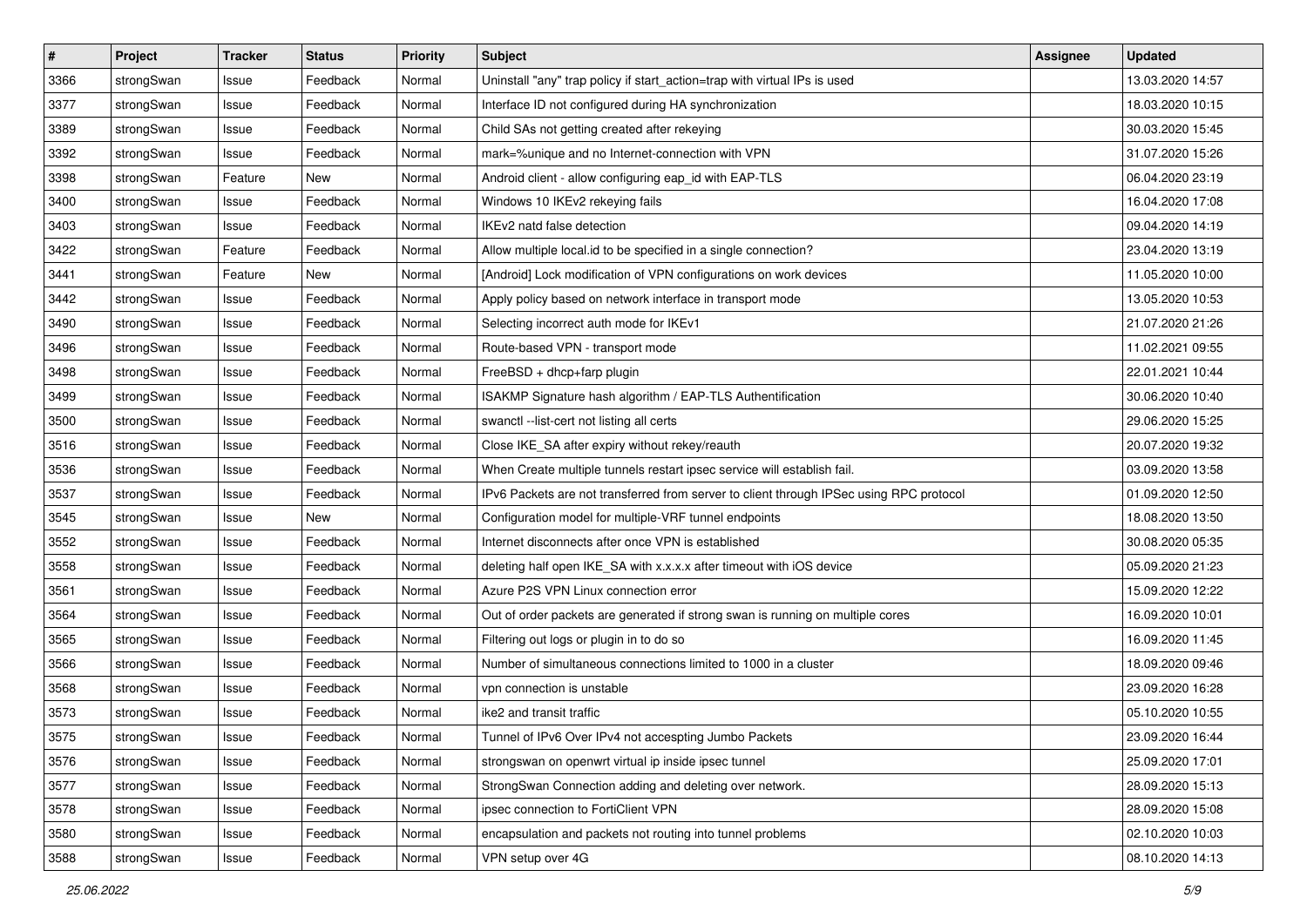| $\sharp$ | Project    | <b>Tracker</b> | <b>Status</b> | <b>Priority</b> | <b>Subject</b>                                                                                                                      | <b>Assignee</b> | <b>Updated</b>   |
|----------|------------|----------------|---------------|-----------------|-------------------------------------------------------------------------------------------------------------------------------------|-----------------|------------------|
| 3592     | strongSwan | Issue          | Feedback      | Normal          | Tunnel reported as established but log show "found encrypted payload, but no transform set"                                         |                 | 20.10.2020 10:37 |
| 3593     | strongSwan | Issue          | Feedback      | Normal          | Need variable tracking make_before_break state into updown scripts                                                                  |                 | 13.10.2020 09:59 |
| 3596     | strongSwan | Issue          | Feedback      | Normal          | no issuer certificate found for                                                                                                     |                 | 21.10.2020 03:27 |
| 3597     | strongSwan | Issue          | Feedback      | Normal          | IPSec Client on CentOS 8 - Can't connect using ShrewSoft VPN config file                                                            |                 | 21.10.2020 16:38 |
| 3598     | strongSwan | Issue          | Feedback      | Normal          | swanctl on Windows: Support aborting execution                                                                                      |                 | 19.10.2020 15:01 |
| 3603     | strongSwan | Issue          | Feedback      | Normal          | dns issue in config mode                                                                                                            |                 | 20.10.2020 11:50 |
| 3604     | strongSwan | Issue          | Feedback      | Normal          | Email Notification on down status                                                                                                   |                 | 21.10.2020 10:54 |
| 3607     | strongSwan | Issue          | Feedback      | Normal          | statusall option reports transport established two or three times per IP at start-up                                                |                 | 27.10.2020 16:48 |
| 3609     | strongSwan | Issue          | Feedback      | Normal          | Potential DNS server IP address conflicts                                                                                           |                 | 26.10.2020 11:12 |
| 3610     | strongSwan | Issue          | Feedback      | Normal          | farp plugin conflicts with DHCP service                                                                                             |                 | 26.10.2020 18:06 |
| 3611     | strongSwan | Issue          | Feedback      | Normal          | Unable to Send Traffic Using NAT on EC2 Instance                                                                                    |                 | 27.10.2020 16:35 |
| 3614     | strongSwan | Issue          | Feedback      | Normal          | Certificate renewal for about to expire certificates                                                                                |                 | 30.10.2020 13:30 |
| 3616     | strongSwan | Issue          | Feedback      | Normal          | With Strongswan 5.7.2, unique=never not allowing multiple clients to establish tunnels with same<br>identity                        |                 | 05.11.2020 12:32 |
| 3617     | strongSwan | Issue          | Feedback      | Normal          | full-offload swanctl.conf                                                                                                           |                 | 03.11.2020 17:24 |
| 3618     | strongSwan | Issue          | Feedback      | Normal          | Use side-band to configure strongswan's                                                                                             |                 | 09.11.2020 10:38 |
| 3625     | strongSwan | Issue          | Feedback      | Normal          | Always on VPN when the client is on the same LAN as the VPN server                                                                  |                 | 10.11.2020 18:45 |
| 3628     | strongSwan | Issue          | Feedback      | Normal          | Constant `retransmit` while establishing CHILD_SA                                                                                   |                 | 16.11.2020 10:14 |
| 3629     | strongSwan | Issue          | Feedback      | Normal          | IPSec enc only on specific dport/proto                                                                                              |                 | 16.11.2020 10:04 |
| 3630     | strongSwan | Issue          | Feedback      | Normal          | The certificate is loaded but not used.                                                                                             |                 | 18.11.2020 10:29 |
| 3640     | strongSwan | Issue          | Feedback      | Normal          | Problem surfing via VPN form Android APK on a sepcific Mobile Operator                                                              |                 | 26.11.2020 11:43 |
| 3642     | strongSwan | Issue          | Feedback      | Normal          | How to distinguish encapsulated packets from different interfaces                                                                   |                 | 30.11.2020 09:38 |
| 3643     | strongSwan | Issue          | Feedback      | Normal          | Strongswan and FRR NHRP                                                                                                             |                 | 01.12.2020 10:55 |
| 3647     | strongSwan | Issue          | Feedback      | Normal          | Is it possible to receive INTERNAL_IP4_SUBNET attributes in updown scripts                                                          |                 | 02.12.2020 17:06 |
| 3650     | strongSwan | Issue          | Feedback      | Normal          | HA behaves very strange                                                                                                             |                 | 04.12.2020 08:53 |
| 3651     | strongSwan | Feature        | New           | Normal          | Support for FC-SP-2                                                                                                                 |                 | 07.01.2021 20:04 |
| 3652     | strongSwan | Issue          | Feedback      | Normal          | In strongswan ipsec.conf, how to set the "ike" parameters so that it can support all hash Algorithm<br>and DH group server support? |                 | 08.12.2020 12:35 |
| 3653     | strongSwan | Feature        | Feedback      | Normal          | Is there any possibility to pass any non-standard parameters for tunnels (ike or child sa) for use by<br>custom plugin?             |                 | 08.12.2020 11:03 |
| 3654     | strongSwan | Issue          | Feedback      | Normal          | The L2tp/ipsec tunnel interface will not be delete when the connect abnormal interrupt.                                             |                 | 08.12.2020 12:24 |
| 3662     | strongSwan | Issue          | Feedback      | Normal          | unamed session                                                                                                                      |                 | 04.01.2021 11:32 |
| 3663     | strongSwan | Issue          | Feedback      | Normal          | Multiple ways to end up with duplicate / redundant child SA entries                                                                 |                 | 06.01.2021 16:15 |
| 3669     | strongSwan | Issue          | Feedback      | Normal          | Failed connection to IKE_SA (Checkpoint Server)                                                                                     |                 | 08.01.2021 17:58 |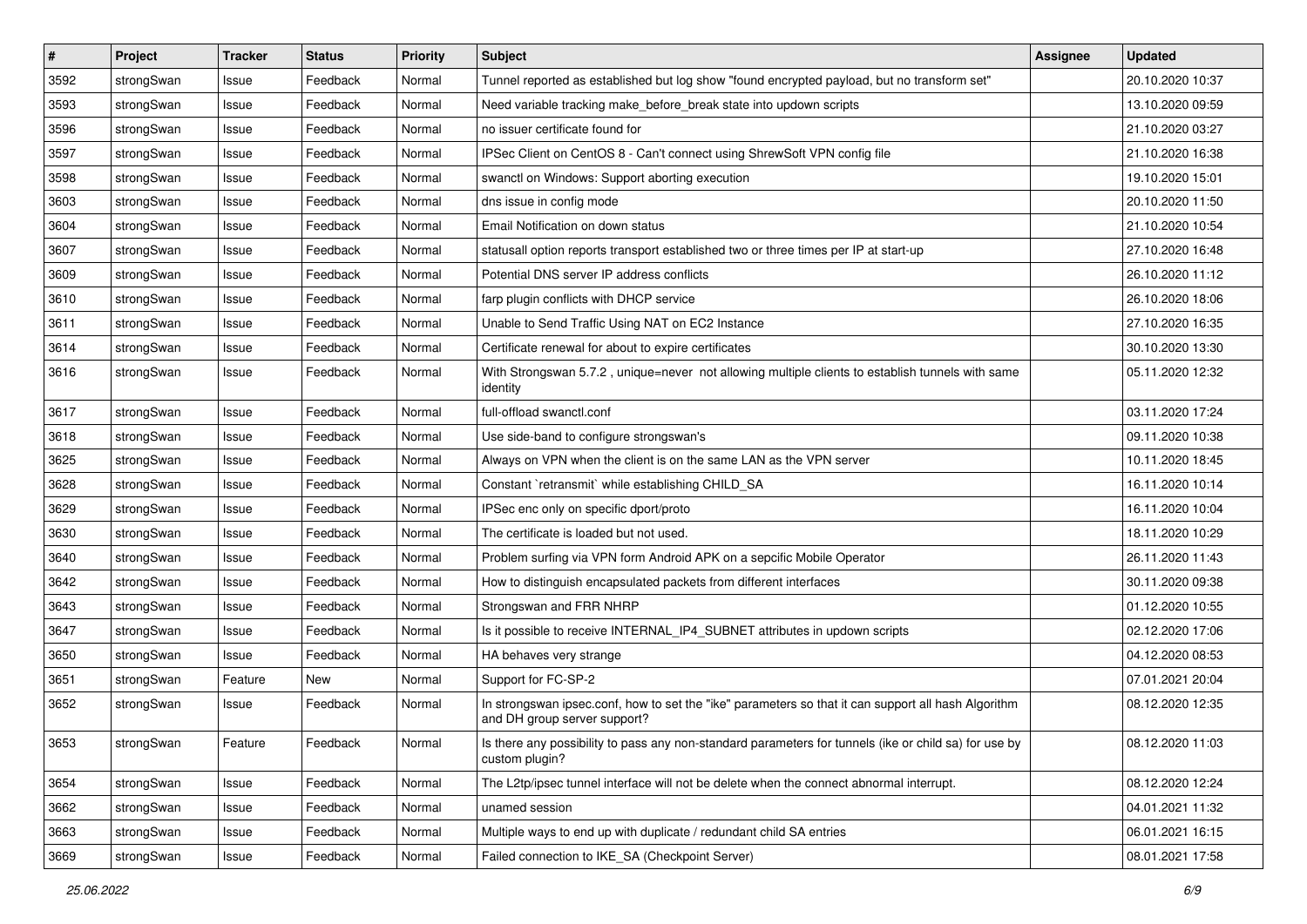| $\sharp$ | Project    | <b>Tracker</b> | <b>Status</b> | <b>Priority</b> | <b>Subject</b>                                                                      | <b>Assignee</b>                 | <b>Updated</b>   |
|----------|------------|----------------|---------------|-----------------|-------------------------------------------------------------------------------------|---------------------------------|------------------|
| 3670     | strongSwan | Issue          | Feedback      | Normal          | Can routing rules be changed without terminating and re-initiating the tunnel       |                                 | 12.08.2021 14:29 |
| 3671     | strongSwan | Issue          | Feedback      | Normal          | Windows client failed with 13843 against Strongswan via SQL backend                 |                                 | 13.01.2021 14:43 |
| 3672     | strongSwan | Issue          | Feedback      | Normal          | ESP connection over IPv6                                                            |                                 | 14.01.2021 17:04 |
| 3678     | strongSwan | Issue          | Feedback      | Normal          | IKE authentication credentials are unacceptable - Ubuntu Server - Windows 10 client |                                 | 19.01.2021 18:29 |
| 3682     | strongSwan | Issue          | Feedback      | Normal          | Is there a way to mark special case traffic bypass the traffic selectors?           |                                 | 03.02.2021 16:44 |
| 3683     | strongSwan | Issue          | Feedback      | Normal          | IKEV2 connection fail to rekey process                                              |                                 | 28.01.2021 13:25 |
| 3685     | strongSwan | Issue          | Feedback      | Normal          | giving up after 5 retransmits                                                       |                                 | 03.02.2021 16:59 |
| 3686     | strongSwan | Issue          | Feedback      | Normal          | Site to clients IPsec and private IP                                                |                                 | 04.02.2021 11:11 |
| 3687     | strongSwan | Issue          | Feedback      | Normal          | Strongswan ipsec do not forward package to host                                     |                                 | 02.02.2021 14:40 |
| 3689     | strongSwan | Feature        | Feedback      | Normal          | Auto-connect on Wi-Fi network.                                                      |                                 | 03.02.2021 16:32 |
| 3692     | strongSwan | Issue          | Feedback      | Normal          | Failing IPsec Phase 2 connection between Centos 7 VPS and Cisco ASA5540             |                                 | 04.02.2021 16:29 |
| 404      | strongSwan | Issue          | Feedback      | Normal          | TNC: Update HowTos and implement some compilation flag checking                     | Andreas<br>Steffen              | 10.09.2013 13:58 |
| 542      | strongSwan | Issue          | Feedback      | Normal          | Nesting tunnels                                                                     | Andreas<br>Steffen              | 07.03.2014 09:22 |
| 2493     | strongSwan | Issue          | Feedback      | Normal          | Pkcs11 Plugin Returns w/Bogus Return Code                                           | Jordan Hrycaj                   | 12.12.2017 15:58 |
| 2494     | strongSwan | Issue          | Feedback      | Normal          | Problems With 64bit Slot IDs With Pkcs11 Plugin                                     | Jordan Hrycaj                   | 12.12.2017 16:03 |
| 129      | strongSwan | Feature        | Assigned      | Normal          | Relations between ike/child/peer_cfg                                                | Martin Willi                    | 06.02.2012 10:50 |
| 456      | strongSwan | Bug            | Feedback      | Normal          | StrongSwan client for OS X crashes                                                  | Martin Willi                    | 21.03.2014 12:16 |
| 960      | strongSwan | Feature        | Feedback      | Normal          | Raise ALERT_PROPOSAL_MISMATCH_IKE in IKE V1                                         | Martin Willi                    | 30.08.2017 09:05 |
| 1165     | strongSwan | Issue          | <b>New</b>    | Normal          | StrongSwan Virtual Ip problem                                                       | Martin Willi                    | 19.10.2015 23:59 |
| 3606     | strongSwan | Issue          | Feedback      | Normal          | Using ipsec tunnel from "foreign" subnet                                            | Noel Kuntze                     | 26.10.2020 12:23 |
| 173      | strongSwan | Feature        | Assigned      | Normal          | Support for IP address ranges in traffic selectors                                  | Tobias<br><b>Brunner</b>        | 14.06.2012 11:31 |
| 243      | strongSwan | Feature        | Feedback      | Normal          | Configure routing table in peer                                                     | Tobias<br><b>Brunner</b>        | 23.05.2013 20:03 |
| 268      | strongSwan | Feature        | Feedback      | Normal          | support for ssh keypairs in strongswan network-manager plugin                       | Tobias<br><b>Brunner</b>        | 19.02.2014 15:13 |
| 302      | strongSwan | <b>Bug</b>     | Feedback      | Normal          | No matching outbound IPsec policy                                                   | Tobias<br><b>Brunner</b>        | 01.03.2013 12:19 |
| 309      | strongSwan | Feature        | Feedback      | Normal          | Problem with Network Aliases for charon.interfaces_ignore and charon.interfaces_use | <b>Tobias</b><br><b>Brunner</b> | 21.03.2013 19:32 |
| 359      | strongSwan | Issue          | Feedback      | Normal          | <b>Mediation Server Connection</b>                                                  | Tobias<br><b>Brunner</b>        | 16.07.2013 16:25 |
| 420      | strongSwan | Feature        | Feedback      | Normal          | Add more of the verbs that were supported by pluto to the updown plugin             | Tobias<br><b>Brunner</b>        | 11.10.2013 07:56 |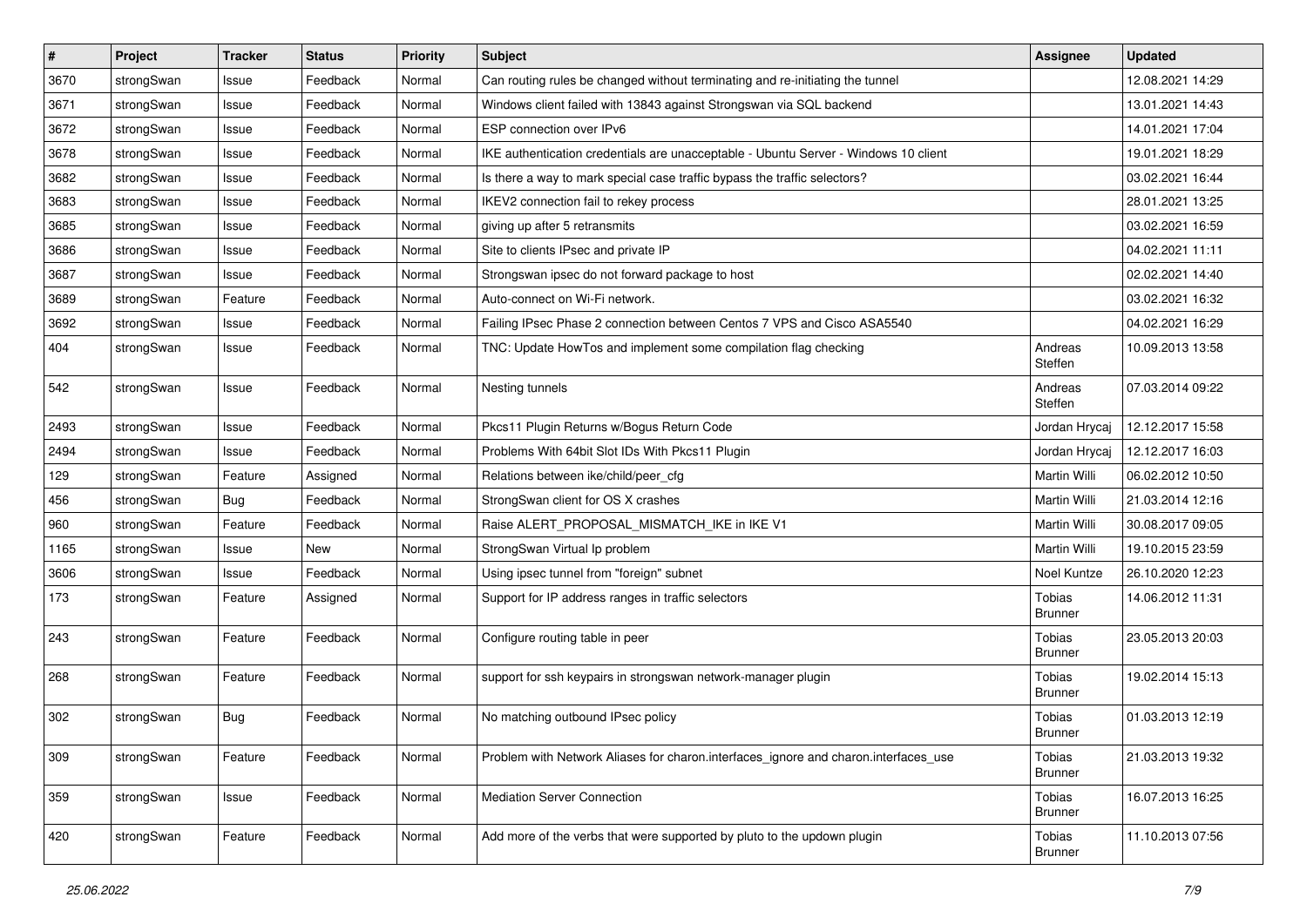| $\#$ | Project    | <b>Tracker</b> | <b>Status</b> | <b>Priority</b> | <b>Subject</b>                                                             | <b>Assignee</b>          | <b>Updated</b>   |
|------|------------|----------------|---------------|-----------------|----------------------------------------------------------------------------|--------------------------|------------------|
| 462  | strongSwan | Issue          | Feedback      | Normal          | strongswan android app can not use on android 4.4 OS                       | Tobias<br><b>Brunner</b> | 06.01.2014 13:07 |
| 482  | strongSwan | Issue          | Feedback      | Normal          | NAT-NAT connection                                                         | Tobias<br><b>Brunner</b> | 09.10.2014 12:37 |
| 552  | strongSwan | Issue          | Feedback      | Normal          | move pki tool to ipsecdir                                                  | Tobias<br><b>Brunner</b> | 14.04.2014 13:52 |
| 693  | strongSwan | Feature        | Feedback      | Normal          | Time policy for roadwarrior                                                | Tobias<br><b>Brunner</b> | 02.09.2014 11:06 |
| 2189 | strongSwan | Feature        | Assigned      | Normal          | Support RFC 8229: TCP Encapsulation of IKE and IPsec Packets               | Tobias<br><b>Brunner</b> | 05.06.2020 19:48 |
| 3291 | strongSwan | Issue          | Feedback      | Normal          | IPSec IKEv2 Client to VPN service 2                                        | Tobias<br><b>Brunner</b> | 16.08.2020 12:58 |
| 3341 | strongSwan | <b>Bug</b>     | Feedback      | Normal          | Application Icon missing on firestick 4K                                   | Tobias<br><b>Brunner</b> | 20.02.2020 09:31 |
| 3560 | strongSwan | Issue          | Feedback      | Normal          | PSK tunnel working - Cert fails with fragmention errors                    | Tobias<br><b>Brunner</b> | 11.09.2020 14:15 |
| 3584 | strongSwan | Issue          | Feedback      | Normal          | Separate ipsec.conf file per conn and separate ipsec.secrets file per conn | Tobias<br><b>Brunner</b> | 30.09.2020 17:06 |
| 3594 | strongSwan | Issue          | Feedback      | Normal          | How to see the traffic at ESP in UDP SPIs and forwarding rule              | Tobias<br><b>Brunner</b> | 15.10.2020 13:57 |
| 3620 | strongSwan | Issue          | Feedback      | Normal          | L2TP/IPSEC ipsec.conf setting                                              | Tobias<br><b>Brunner</b> | 12.11.2020 10:14 |
| 3636 | strongSwan | Issue          | Feedback      | Normal          | Tor behind VPN                                                             | Tobias<br><b>Brunner</b> | 23.11.2020 14:09 |
| 3665 | strongSwan | Issue          | Feedback      | Normal          | When there is data flow, the VPN tunnel will not automatically connect     | Tobias<br><b>Brunner</b> | 05.01.2021 16:26 |
| 3668 | strongSwan | Issue          | Feedback      | Normal          | Configuring the strongSwan Helm chart on openshift                         | Tobias<br><b>Brunner</b> | 07.01.2021 16:33 |
| 3673 | strongSwan | Issue          | Feedback      | Normal          | IKEv2/IPSec MSCHAPv2 fails on Android 11 (API 30).                         | Tobias<br><b>Brunner</b> | 17.01.2021 07:25 |
| 3680 | strongSwan | Issue          | Feedback      | Normal          | How to unload a paritcular certificate from strongswan.                    | Tobias<br><b>Brunner</b> | 27.01.2021 09:28 |
| 38   | strongSwan | Feature        | New           | Low             | OCSP in IKE payload, RFC4806                                               |                          | 19.12.2014 14:20 |
| 368  | strongSwan | Feature        | New           | Low             | Add support for UNITY_DEF_DOMAIN mode config and pass domain to resolvconf |                          | 27.07.2013 01:25 |
| 2409 | strongSwan | Feature        | Feedback      | Low             | Android client status details                                              |                          | 18.08.2017 13:23 |
| 2698 | strongSwan | Issue          | Feedback      | Low             | DSCP and kernel-libipsec                                                   |                          | 04.07.2018 15:01 |
| 2727 | strongSwan | Feature        | New           | Low             | single pair of selectors per CHILD_SA                                      |                          | 23.08.2018 12:08 |
| 2823 | strongSwan | Feature        | Feedback      | Low             | Implementing VPN peer failover                                             |                          | 16.11.2018 10:25 |
| 2854 | strongSwan | Feature        | New           | Low             | Srongswan doesn't sending RADIUS Accounting-On/Off on start up / shutdown  |                          | 10.12.2018 10:19 |